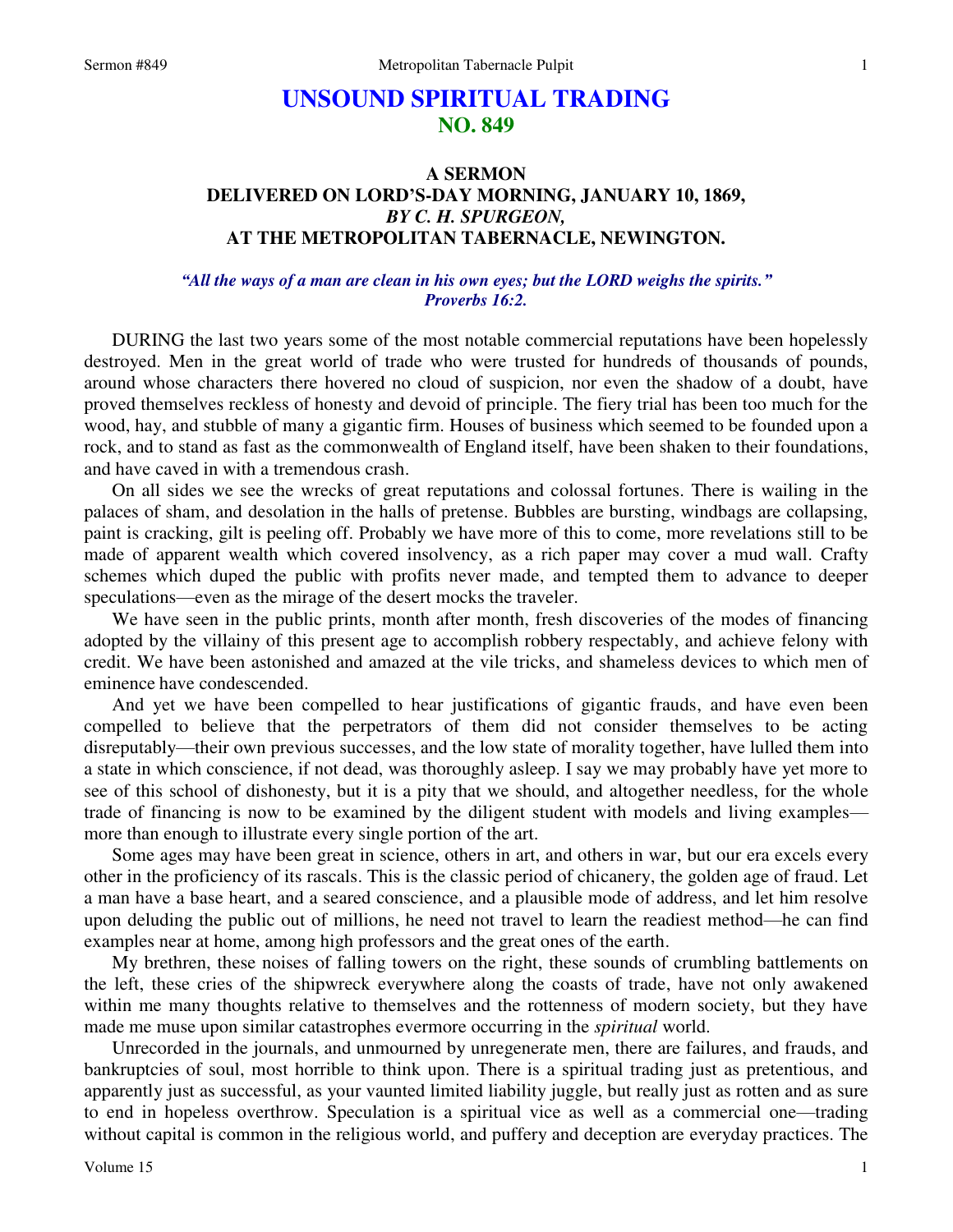outer world is always the representative of the inner. The life which clusters round the Exchange illustrates that which gathers within the church. And if our eyes were opened, and our ears were able to hear, the sights and the sounds of the spirit world would far more interest us, and sadden us than the doings which begin in the directors' boardroom, and end we know not where.

 We would see at this moment colossal religious fortunes melting into abject spiritual poverty. We would see high professors, much reverenced and held in esteem, brought into shame and everlasting contempt. We would see the wealthy in divine matters, whom men have unwisely trusted as their guides and counselors as to their souls' best interests, unmasked and proved to be deceitful through and through.

 I seem at this moment to be peering into the world of spiritual things, and I see many a Babel tower tottering and ready to fall, many a fair tree decaying at the heart—many a blooming cheek undermined by disease. Yes, a sound comes to my ears of men in the church, apparently rich and increased in goods, who are naked, and poor, and miserable, and great men whose towering glories are but a fading flower. There ever have been such, there are many now, and there will be to the end.

 The supply of deceivers is sure to be maintained, since the text tells us that all the ways of a man are clean in his own eyes. There is a propensity in human nature which leads men, even when they are most wrong, to judge themselves most right. The text at the same time suggests the terrible conclusion to which all self-deception will certainly come, for the judgment of man concerning himself is not final, and there comes a day when the Lord who weighs the spirits will reverse the verdict of a perjured conscience, and make the man to stand no longer in the false light which his conceit has thrown around him, but in the true light, in which all his fancied glory shall vanish as a dream.

 Traveling some time ago in an iron steamboat to the Continent, the captain told me that the compass was far from trustworthy where so much iron was on every side, and that sometimes, when as far as he knew, he had steered correctly, he had found himself very considerably off his course. Though the compass was fixed aloft, so as to be as much as possible out of the region of the metallic attraction, yet the deflection and aberrations in the case of his own compass had been occasionally most remarkable.

 In like manner our conscience originally, as it came from God was, no doubt, an exceedingly correct standard of right and wrong, and if we had sailed by it, we must have reached the haven safely enough, but conscience is now placed in connection with a depraved nature which forbids its accurate working. Now, if when the compass erred, the laws of nature would vary to make up for its defects, the aberrations would not matter, but if the man is misled by the perverted needle, he may unexpectedly be upon a rock, and will be as surely wrecked as if the helmsman had neglected the compass altogether. So, if God's law could be shaped to suit the errors of our judgment, it might not matter, but the laws of God stand sternly and inflexibly the same, and if we deviate from the right way through this false judgment of ours, we shall be none the less guilty, and we shall find our fate to be none the less terrible.

 Hence I do with a greater vehemence and earnestness this morning, on your account, and with more brokenness and humility of spirit on my own, approach this matter desiring to speak with divers classes among you, urging you not to be so flattered by your own conceptions of your position as to get out of the course in which you ought to steer, beseeching you to remember that however well you may cajole yourselves with the idea that your way is right and clear, yet the inevitable judgment day will come to end all delusions, however pleasant.

 Spiritual traders, I speak to you this day, reminding you of the great audit which hastens on, and warning you lest you make a fair show for a while, and then in the end come down with a crash. I am sure there is much rotten spiritual trading abroad, and to save you from it, I pray the Holy Ghost to help me speak plainly and searchingly this morning.

 I intend, as God shall help me, to address the text to different characters. We will endeavor to be practical throughout the sermon, and to push home vital truth with great earnestness upon each one.

**I.** THE WAYS OF THE OPENLY WICKED are clean in their own eyes, but the Lord will weigh their spirits.

2

2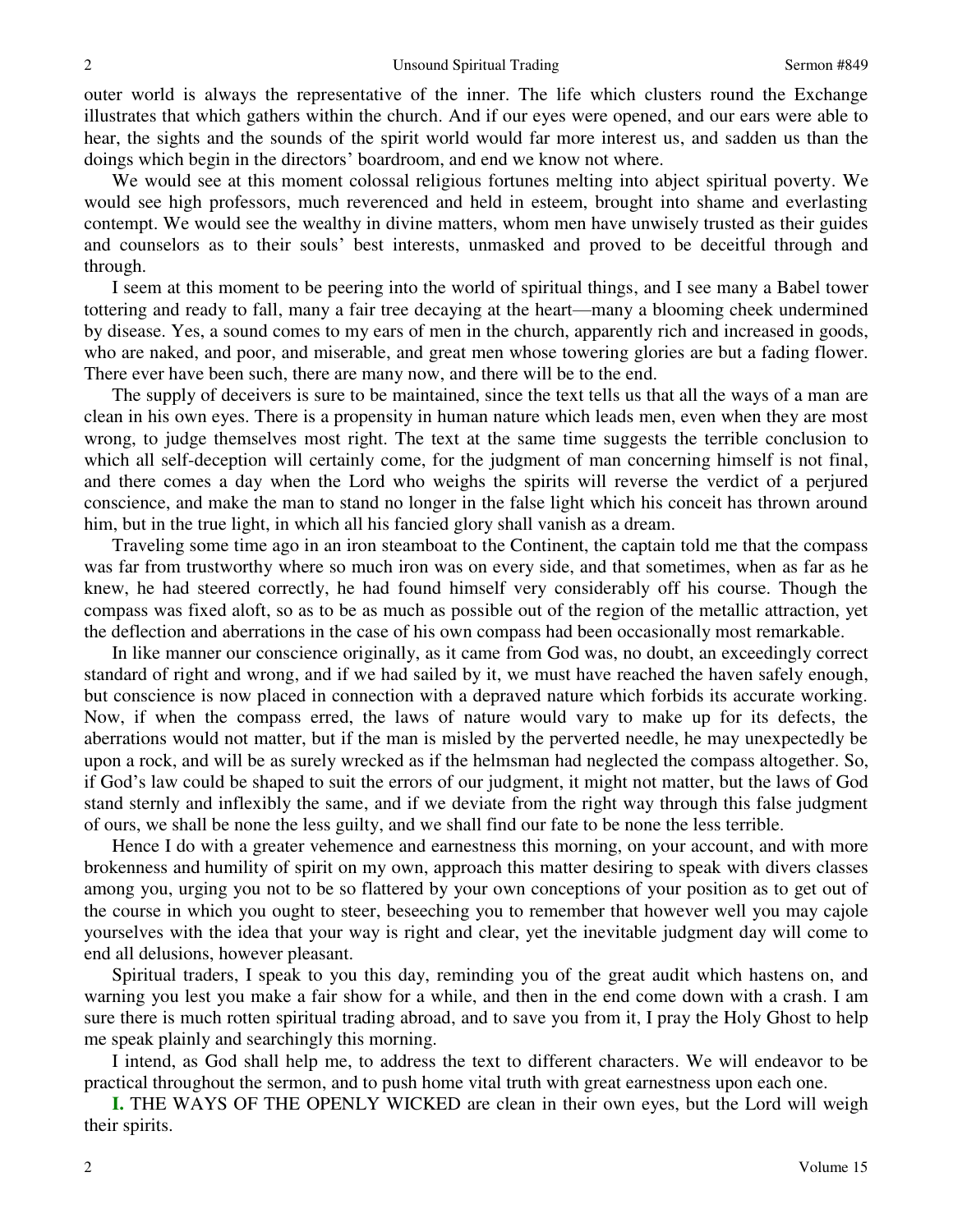At first sight this statement seems to be rash. The drunkard, the blasphemer, the Sabbath-breaker can it be that these people are right in their own eyes? Solomon was a profound student of human nature, and when he penned this sentence, you may rest assured he knew what he wrote. They who are best acquainted with mankind will tell you that self-righteousness is not the peculiar sin of the virtuous, but that most remarkably it flourishes best where there appears to be the least soil for it. Those men who distinctly and plainly, in the judgment of their fellows, have no righteousness in which they can glory, are the very persons who, when you come to search into the depth of their nature, are relying upon a fancied goodness which they dream about and rest upon.

 Take the outwardly immoral for a moment, and begin to talk with them about their sins, and you will find that they are accustomed to speak of their faults under very different names from those which Scripture and right reason would use. They do not call drunkenness, "drunkenness," for instance, but it is, "taking a glass". They would not for a moment advocate downright blasphemy, but it is "strong language which a fellow must use if he's to get on," or "letting slip an ugly word or so, because you were plagued so."

 They disguise vice to themselves as pleasure. They label their uncleanness as gaiety, their filthiness as lightheartedness. They speak of their sins as though they had no enormity about them, but were trifles light as air—if wrong at all, themes, rather for the feather lash of ridicule than for the scourge of reproof. Moreover, the most of them will claim that they are not so bad as others. There is some one point in their character in which they do not go so far as some of their fellows, and this is a grand point and a vast comfort to them. They will confess that they are sinners, not meaning it for a moment, and if you come to particulars and details, if they are in an honest frame of mind, they will recede step by step, admitting fault after fault, till they come to a particular point, and there they take their footing with virtuous indignation.

"Here I am right beyond all rebuke, and even deserving of praise. So far my sin has come, but how thoroughly sound at heart must I be that I have never permitted it to advance further!" This boasted line is frequently so singular and mysterious in its direction, that no one but the man himself can see any reason or consistency in it, and the satirist who shoots at folly as it flies, finds abundant objects for his arrows. Yet to that man himself, his pausing there is the saving clause of his life. He looks to that as the sheet anchor of his character.

 The woman whose character long since has gone, yet boasts some limit to her licentiousness which is merit in her esteem—merit sufficient to make all her ways pure in her own eyes. Moreover, the worst of men conceive that they have some excellences and virtues which if they do not quite atone for their faults, yet at any rate greatly diminish the measure of blame which should be awarded them.

 The man is a spendthrift, "But sir, he was always free-hearted, and nobody's enemy but his own." The man, it is true, would curse God, but then, well, it was a mere *habit,* he always was a dashing blade, but he meant no harm, and besides, he never was such a liar as So-and-So. And indeed, he scorned to tell a lie upon any business subject.

 Another has cheated his creditors, but he was such a nice man. And although, poor fellow, he never could keep accounts or manage money matters, yet he always had a good word for everybody. The immoral man, if he sits down to write his own character, and summons all the partiality he is capable of, will say, "I am a sad dog in some respects, sowing a great many wild oats, but I have a fine character underlying it all which will, no doubt, come up some day, so that my end shall be bright and glorious notwithstanding all." That last point that I hinted at is very often the righteousness of men who have no other, namely, their intention one of these days to amend much and improve.

 To make up for present poverty of righteousness, they draw a bill upon the future. Their promises and resolves are a sort of paper currency on which they imagine they can trade for eternity. "Is it not often done in business?" they ask. "A man who has no present income may have a reversionary interest in an estate. He gets advances thereon—why should not we?" Thus the open sinner eases his all too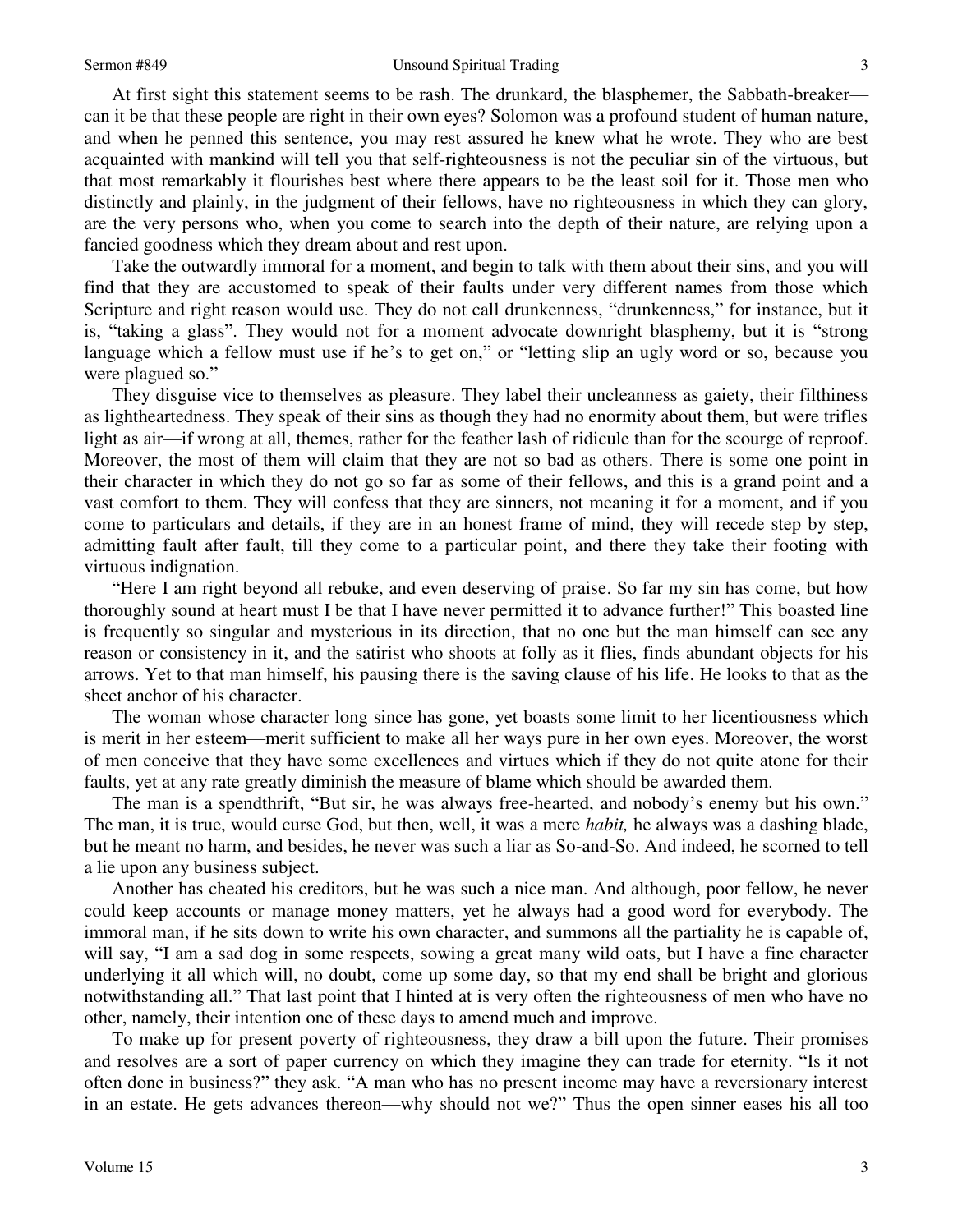ready conscience with the imaginary picture of his future repentance and amendment, begins to feel himself already meritorious, and bids defiance to all the threatenings of the Word of God.

 I may be speaking to some to whom these remarks are very applicable, and if so I pray that they may lead to serious thought. My hearer, you must know, or at any rate a few sober moments of reflection would make you know, that there is no truth in the pleas, excuses, and promises with which you now quiet your conscience. Your peace is founded on a lie, and is upheld by the father of lies. Whilst you are continuing recklessly to break the laws of God in your ordinary life, and to take pleasure in sin, you most assuredly are under the anger of God—and you are heaping up wrath against the day of wrath and when the measure of your iniquity is full, then shall you receive the terrible reward of transgression. The Judge of all the earth will not pay regard to the idle pretences which now stultify your conscience.

 He is not a man that He should be flattered as you flatter and deceive yourself. You would not have the impertinence to tell your excuses to Him. Dare you kneel down and speak to the great God in heaven, and tell Him all these fine things with which you are now smoothing your downward road? I hope you have not come to such a brazen pitch of impertinence as that.

 But if you have, let me remind you of that second sentence of my text, "The LORD weighs the spirits." A just and true balance will be used upon you ere long. When the Lord puts such as you are into the scale, there will be no need for delay—the sentence will go forth at once, and from it there shall be no appeal—"You are weighed in the balances and found wanting."

 Ah, then, my hearer, when that conscience of yours wakes up, how it will torment you! It sleeps now, drugged by the opiates of your ignorance and perverseness, but it will start up soon like a giant refreshed with new wine, and then with strength and fury unthought of before, it will pull down the temple of your peace about your ears, even as Samson smote the Philistines. An awakened conscience in another world is the worm that dies not, and the fire which never can be quenched.

O sirs, it is a dreadful thing to be delivered up to one's own conscience when that conscience is enlisted on the side of right. Old tyrants had their terrible headsmen with grim masks across their brows, who carried the bright and gleaming axe. The old inquisitors had their executioners arrayed in gowns of wool and hoods, from the loopholes of which their fierce eyes gleamed like wolves. But no tormentors, yea, no fiends of hell can ever prove more terrible to a man than his conscience when its lash is corded with truth and weighted with honesty*.* 

 Did you ever spell the burning letters of that word *remorse?* Within the heart of that single word there lies hell with all its torments. O sirs, if you be but a little aroused now by an earnest sermon or a sudden death, how wretched you feel and how desperately you plunge into fresh gaiety and wantonness to drown your thoughts. But what will you do with thoughts which no dissipation can drown and remembrances which no mirth can banish? What will it be to be haunted by your sins forever and forever? What will it be to have it made sure to you that from the guilt and punishment no way of escape can ever be discovered?

 O you who fondly dream that the broad road to destruction is the upward path to celestial bliss, I beseech you learn wisdom, and hearken to the voice of instruction. Consider your ways, and seek unto the precious blood which alone can blot our your sins.

**II.** A second class I will now address. THE WAYS OF THE GODLESS MAN are clean in his own eyes, but the LORD weighs the spirits.

 The godless man is often exceedingly upright and moral in his outward behavior to his fellow men. He has no religion, but he glories in a multitude of virtues of another kind. It is unhappily true that there are many who have much that is amiable about them, who nevertheless are unamiable and unjust towards the one Being who ought to have the most of their love, and who should have been respected in their conduct first of all.

 How often have I met with the ungodly man who has said, "You talk to me about fearing God! I know Him not, neither do I regard Him, but I am much better than those who do." He will sometimes say, "Your religion I look upon as a mere farce. I regard Christians as being made up of two sorts—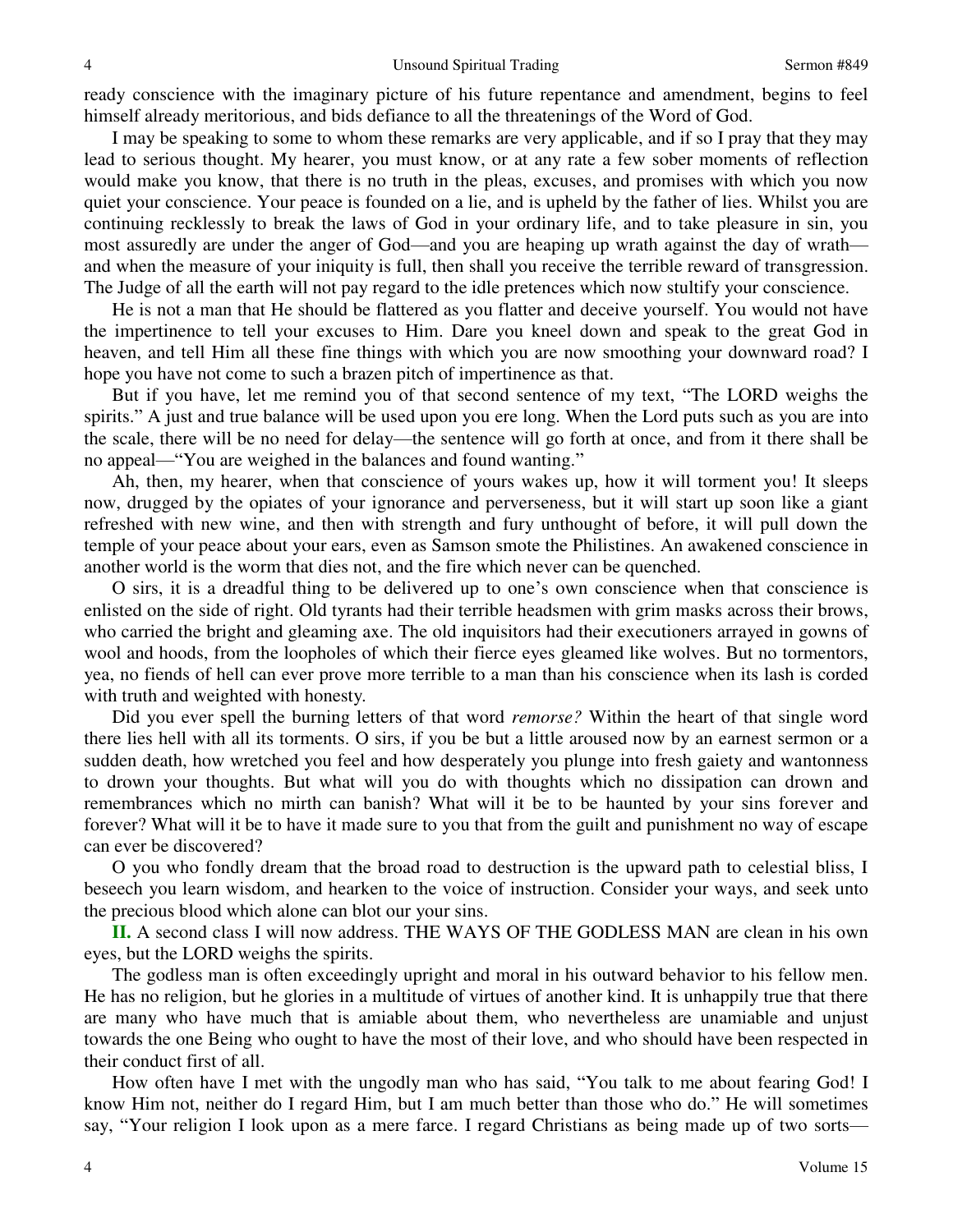### Sermon #849 Unsound Spiritual Trading

knaves and fools. They are either duped by others, or else for purposes of their own they are deceiving others. Their talk about God, sir, it is all cant. With some of them I grant you it is not quite that, but then they have too few brains to be able to discover that they are deceived. However, take the whole thing for all in all, it is all a piece of nonsense, and if people just behave as they ought towards their neighbors, and do their duty in their station in life, that is enough."

 Yes, and there are in this city of London, thousands, and hundreds of thousands who think this to be good logic, and indeed who open their eyes with astonishment if for a single moment you are supposed to contradict their statement that such a style of life is the best and most commendable. And yet if they would but think, nothing can be more unsound than their life and its supposed excellence. Here is a man created by his God, and he is put down among his fellow creatures—surely the first duty that he owes is towards his Creator. His life depends entirely upon that Creator's will—it must be his first duty to have respect to Him in whose hands his breath is.

 But this man not only refuses to be obedient to the law of his Creator, and have regard to Him in his daily actions, but he turns round to his neighbors, who are mere creatures like himself, and he says, "I will have respect to you, but not to God. Any laws of the State which bind me in my relation to you I will obey, but any laws which describe my relation to God, I will not consider except to ridicule and laugh at them. I will be obedient to any but to God. I will do the right thing to any but to the Most High. I have a sense of right and wrong, but I will restrict its action to my fellow men, but that sense of right and wrong, when it comes in relation to God, I will utterly obliterate."

 Now, if there were no God, this man were wise enough, but as there is a God who created us and who shall surely come in the clouds of heaven to call every one of us to account for the things which we have done in the body, what think you will be the judgment dealt out to this unfaithful servant? Will he dare to say to his King, "I knew that You were my Maker and Lord, but I considered that if I served my fellow servants it would be enough. I knew what was right to them, but I disregarded the doing of anything that was right towards You"?

 Shall not the answer be, "You wicked and faithless servant, you knew what was right and wrong, and yet towards Me, having first claim upon you, you have acted unjustly, and whilst you would bow your neck to others, you would not yield to Me. Depart from Me, I know you not. You did not know Me, neither do I know you. I weigh you in the balances, and I find you utterly reprobate. You are cast away forever." O ungodly man, let this warning, if you be here this morning, sound in your heart as well as your ears—no longer set yourself in defiance to your Creator or live in negligence of Him, but say, "I will arise, and go unto my Father. I will confess that I have forgotten Him, and despised Him, and I will seek peace through the blood of Jesus Christ."

**III.** Further, I shall now address myself to another class of persons. In all ages of the church, and especially at this time, there are numbers of persons who are OUTWARDLY RELIGIOUS, but whose religion ends there.

 Now, it seems to some of us amazingly strange that a man should be acting viciously, should be living wickedly, and yet should think that his ways are clean, because he takes a sacrament or attends a certain place of worship. I must confess that to my mind this seems a very strange phenomenon—that there should exist men of intelligence in this world who know that their conduct is altogether blameworthy, and yet feel perfectly at ease because a chosen ritual has been diligently observed, as if bowing and scraping, singing or groaning could be a substitute for holiness of heart.

 Look at the Pharisee and tell me if he be not a moral wonder! He devours widows' houses. He is ready to prey on everything that comes to hand. He is a detestable hypocrite, but the man is perfectly at ease because he has made broad the border of his garments, because he fasts twice in the week, and strains out gnats from the wine that he drinks. He is quite content with himself, and all his ways seem right, so right, indeed, that other men who are better than he, he passes by with contempt, afraid lest they should come between the wind and his nobility. He thanks God that he is not as other men when, so far as you and I can judge, he is ten thousand fathoms deeper down in dark damnation in his horribly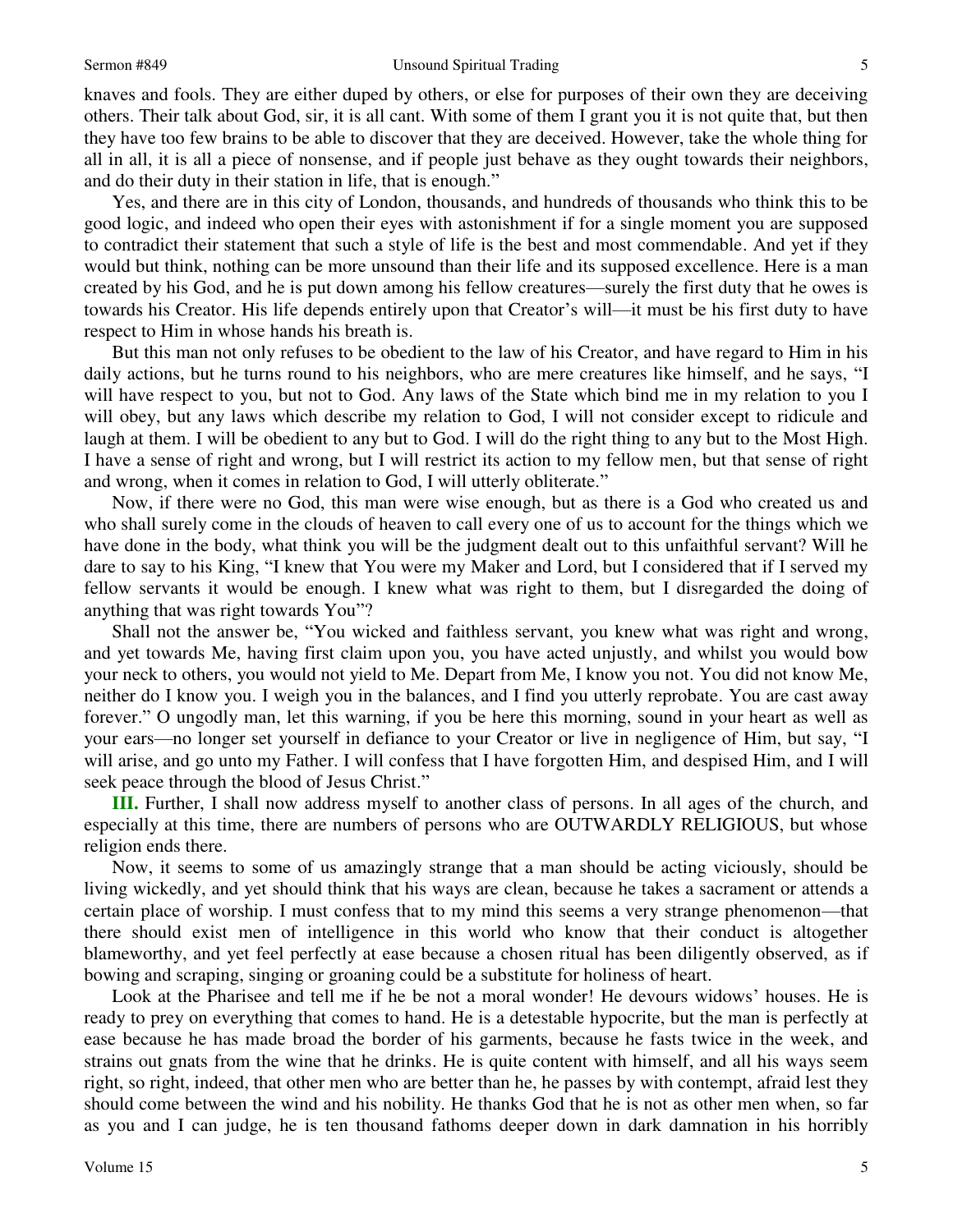hypocritical character. Yet brethren, some form or other of this is very common. All the ways of a man are clean unto him when he once imbibes the idea that ceremonial religion, or religious talk, or religious profession can make up for moral sin.

 Ah, brethren, this evil may even creep in among ourselves. Let us not be so swift in condemning the Pharisee when, perhaps, the same sin may pollute our own souls. I have known the man who was reckoned a sound Calvinist, and believed in very high doctrine, live a very unhallowed life. He despised, "Arminians," as he chose to call them, though some of these despised ones lived very near to God, and walked in holiness and integrity. The Arminian, indeed, godly man as he was, would be lost, but this self-righteous orthodox man, who could at the same time drink and cheat, thought that he should be saved because he had been able to see the truth of certain doctrines, which also the devil sees as well as he.

 I have known another who thought he had a deep and memorable experience, who would talk by the yard of the depravity of his heart, some people thinking that he ought to be able to talk about that very truly, for he proved it in his life. And yet because he could repeat cant phrases, and had picked up certain rich expressions of experience from books, he verily thought within himself that he was not only as good as others, but a very pattern for others to copy. Right and left such men as these will hurl curses and anathemas upon the best and most earnest of saints. They are *the* men—wisdom will die with them. Holiness being already dead with them, it is no wonder that wisdom should die, too.

Ah! take care lest you and I drink in the same spirit in another shape. Ah! preacher, your preaching may be all well and good, it may be sound enough, and right enough, and it may be even edifying to the people of God, and arousing to the unconverted, but remember, God will not judge you by your sermons, but by your spirit, for He weighs not your words, but your motive, your desire, your object in preaching the Gospel.

 Deacon of the church, you may have walked in all honor for many years, and may be universally respected, and your office may have been well-maintained in all the outward duties of it, but if your heart be not right, if some secret sin be indulged, if there be a canker upon your profession which none know but your own self, the Lord who weighs the spirit will make nothing of your deaconship, and your carrying round the cups and bread at the communion, but you shall be found wanting, and cast away.

 You, too, brother elder, your labors and your prayers are nothing if the heart be evil. You may have visited others and instructed them, and been a judge of their state. Still, if you have not served God and His church out of a pure desire for His glory, you too, put into the scales, shall be rejected with abhorrence. I often pray—I wish I prayed it, however, more—that none of us here may be preached into the idea that we are all right if we are all wrong. It is not your coming to the Tabernacle, it is not your joining the church, your being baptized, your attending prayer meetings, or your doing anything, that will be the slightest matter in this business—it is your giving up your hearts to God truly, and your living in conformity with your profession.

 And unless the grace of God be really given you, helping you to do this, your ways may be clean unto you, because of your outward profession, but the Lord who weighs the spirits will make short work of these bubbles. He will break this confectionery, smash to pieces these shams, and leave the man who thought he would have a palace over his head throughout eternity, to sit down and shiver amongst the ruins of his Babylon, and cry out and weep and wail amongst dragons and the fiends.

**IV.** But to pass on, there is another character that must be addressed. "All the ways of a man are clean in his own eyes," and so are THE WAYS OF THE COVETOUS PROFESSOR.

 It is marvelous to some of us that a man whose object in life is merely to get money, and who withholds what he has from the cause of God, should take up the profession of being a Christian man, because none of all the vices is more contrary to true religion than covetousness. Where will you find an instance of a single saint in Scripture that ever fell into covetousness? Into all other sins have they fallen, but into this one, I do not remember that one child of God mentioned in Scripture ever descended. Grace may exist where there are many occasional sins, but never where there is abiding covetousness.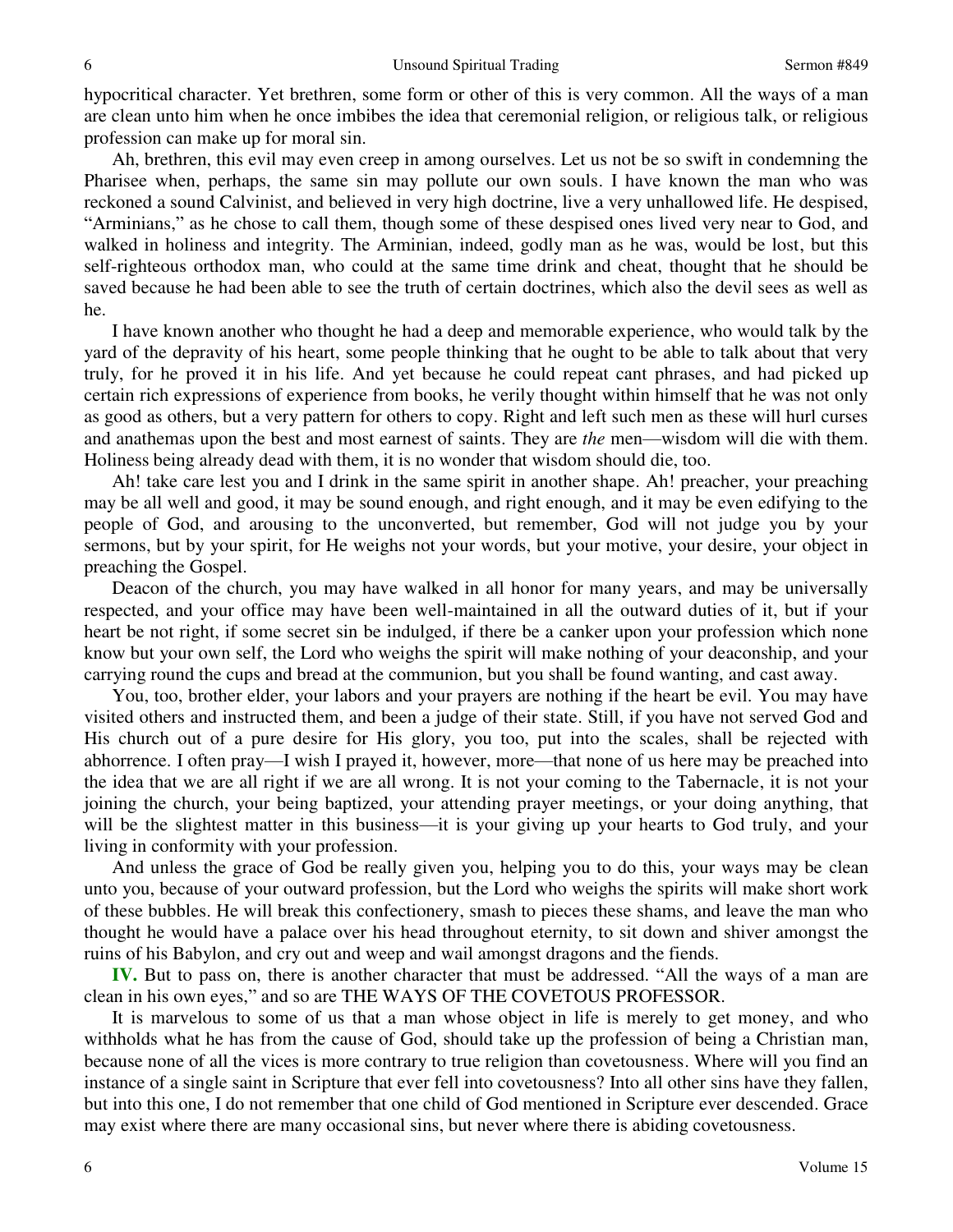Think of Paul's words: "Know you not that the unrighteous shall not inherit the kingdom of God? Be not deceived: neither fornicators, nor idolaters, nor adulterers, nor effeminate, nor abusers of themselves with mankind, nor thieves, nor covetous, nor drunkards, nor revilers, nor extortionists shall inherit the kingdom of God."

 Luther used to say, "I have been tempted to all sins but covetousness." This he so detested that he distributed gifts made to him, lest he should have his portion in this world. Adams, in his book on Peter, well remarks, "Noah was once drunk with wine, but never with the world. Lot twice incestuous, never covetous. Peter denied his Master thrice, but it was not the love, but the fear of the world that brought him to it. Once David was overcome by the flesh, never by covetousness. Why did not these purge themselves from adultery, anger and the like? Because into these sins the infirmities of a saint may fall, but if once into covetousness, there is nothing of a saint left—not even the name. Covetousness has the brand of God's hate full on its brow."

"If any man loves the world, the love of the Father is not in him." And when a professor shows the love of the world in its grossest shape, when he gives way to being the slave of "Mammon, the least erect of all the fiends," he bears evidence to all who judge righteously according to Scripture, that the love of God is not in him, and cannot be in him—the two things are inconsistent. Yet strange to say, we know not a few whose way seems very clean to them. They screw here and there, now their servants, and now their customers. The widow and the fatherless would not be safe from them, if they could pick their bones. What they scrape together is held with an iron grasp. Let souls be damned, they shall have no missionary sent to them by their money. Let this London fester with sin. Let it be covered with the ulcers of the most fearful depravity, they are never stirred to give any assistance towards the healing of the city's wounds.

 And yet while their certain damnation awaits them, and their condemnation stares them in the face, as plainly as the sun in the heavens, yet their ways seem clean unto themselves. Strange it should be so, but the Lord weighs the spirits, and what a weighing that shall be when men who escape church censure, because theirs was a sin of which the church could not deal with, shall be found guilty of it, and God shall cast them away! Vain will be their pretensions that they ate and they drank in God's house, for the answer shall come, "I was a hungred and you gave me no meat; I was thirsty, and you gave me no drink; naked and you clothed me not. I was sick and in prison, and you did not minister unto me. Verily I say unto you, I know you not!"

 O let this truth, for truth it is, pierce like a two-edged sword right through the hearts of any of you who are beginning to yield to this damning vice. Cry unto God that as He gives you substance, you may use it for His glory. Ask Him that you may never perish with a millstone about your neck, for even if that killing weight is made of gold, it will be no better perishing for all that.

**V.** Another character must have a word also. We will now note THE WAYS OF THE WORLDLY PROFESSOR.

 It is amazing how some people, making a profession of religion, square it with their conscience that they live as they do live. You could not with a microscope detect any difference between them and common worldlings, and yet they think there is a vast difference, and they would be insulted if you did not allow it. Here they come up to the house of God today, but to what amusements have they been during the week? How are they dressed? How are their children educated? Is there any family prayer? Is there anything in the household that is Christian?

 Look at them in business. Do not they trade precisely like those who make no pretensions to religion? Ask their workpeople, just go yourselves and watch them—see if they cannot tell white lies as well as others, whether they are not for all the world as alike as two peas are to one another, like other unregenerate and unconverted people! And yet their ways seem very dear unto them, very clean indeed, and their conscience does not trouble them in any way whatever. I have but this word to say in all affection to such, earnestly desiring that they may be plucked out of this fire, "the LORD will weigh the spirits."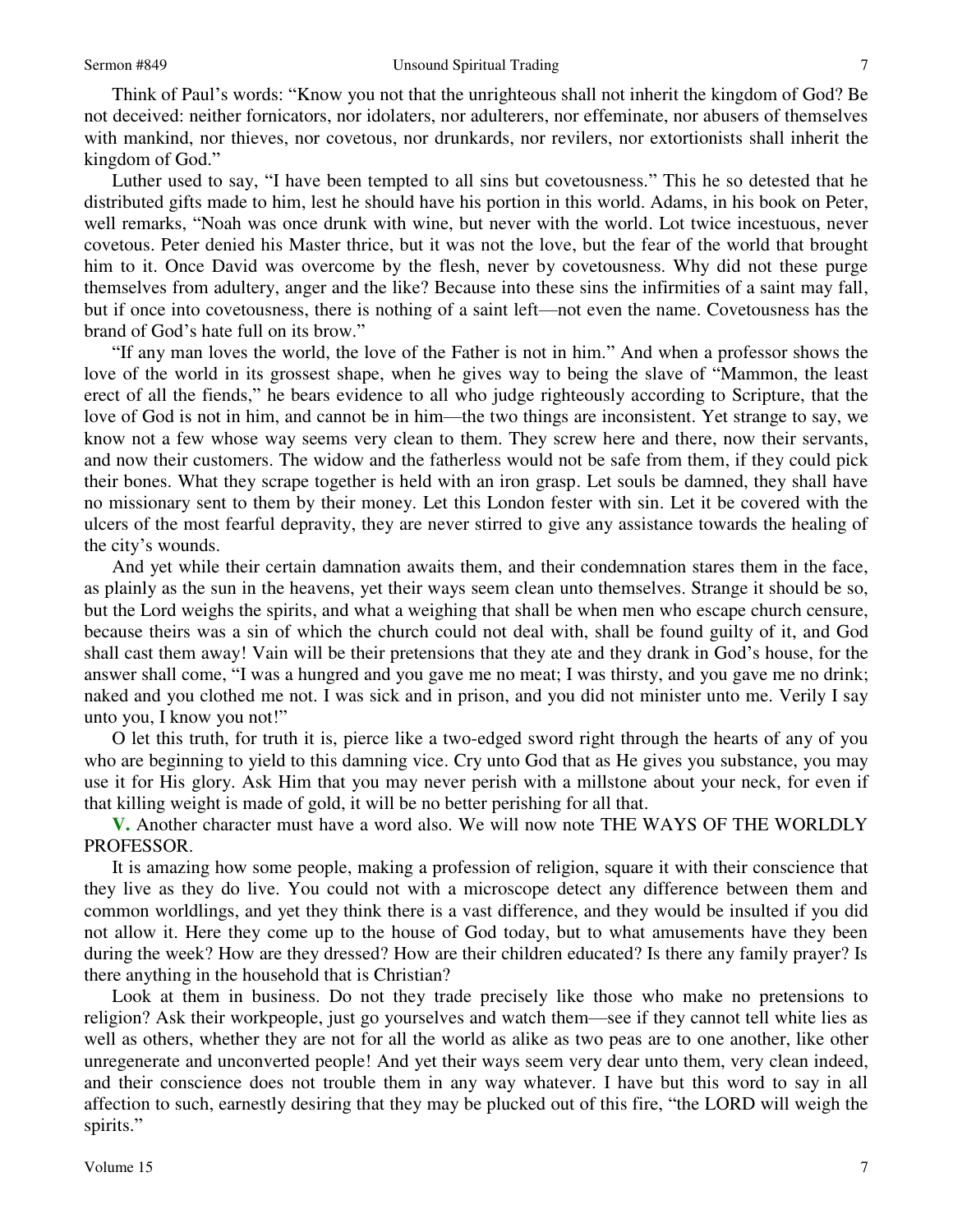The whole of our life is known to Him. He will not judge us without book. When He comes to the account, He will not be like a judge who has to learn the facts. He will come to the last assize having seen with those eyes of fire the secret thoughts, the private feelings of our life. God be merciful to us sinners, we may all of us say—but God especially save us from being like the ungodly.

**VI.** Yet another word, and this is addressed to all professors here more or less. It is a solemn word concerning THE WAYS OF SECURE BACKSLIDERS.

 Do you not know, brethren and sisters, that very often our ways seem very clean to us when they are not? I have learned by experience, most painful to my own soul, that I am not in the least qualified to judge of my own spiritual health. I have thought myself gradually advancing in the ways of God when I have been going back, and I have had the conceit crossing my mind that I had now overcome a certain besetting sin, when to my surprise I had found it return with greater force than before.

 Fellow professor, you may be at this moment walking, as you think very rightly, and going on very well and comfortably, but let me ask you a few questions. Are you not less in private prayer than you used to be? Do you not now hurry over it? Do you not sometimes omit it altogether? Do you not frequently come from your closet without really having spoken to God, having merely gone through the form for the sake of quieting yourself? Your way may seem clean, but is it not foul when the mercy seat becomes neglected?

 How about your Bible? Is that read as it once was, and are the promises as sweet to you? Do they ever rise from the page and talk with you? Oh, but if your Bible be neglected, my brother, you may be just as diligent in attending to the house of God as you used to be, but is not yours a sad state of decay? Let me come closer still. Is there the vitality about your profession that there used to be?

 There are some in this house, this morning, who, if they could speak, would tell you that when to their great sorrow they fell into sin, it was because by little and little their piety began to lose its force and power of life. They have been restored, but their bones still ache where they were once broken, and I am sure they would say to their brethren, "Take care of allowing a gracious spirit to evaporate, as it were, by slow degrees. Watch carefully over it, lest, settling upon your lees, and not being emptied from vessel to vessel, you should by-and-by become carnally secure, and afterwards fall into actual sin."

 I ask some of my brethren here, and I ask the question because I have asked it of my own soul, and answered it very tearfully—may not some of us be growing hardened in heart with regard to the salvation of our fellow creatures? Do we not love less now, than we used to, those who are crying to us, "Come over and help us"? Do we not think ourselves getting to be experienced saints? We are not the poor sinners we once used to be. We do not come broken-heartedly to the mercy seat as we did.

We begin to judge our fellow Christians, and we think far less of them than we did years ago, when we used almost to love the ground that the Lord's saints did tread upon, thinking ourselves to be less than nothing in their sight. Now, if it were the case in others, that they were growing proud, or becoming cold, or waxing hard of heart, we should say of them, "they are in great danger." But what about ourselves, if that be the case with us?

 For myself, I dread lest I should come to this pulpit merely to preach to you because the time has come, and I must get through an hour, or an hour-and-a-half of worship. I dread getting to be a mere preaching machine, without my heart and soul being exercised in this solemn duty. And I dread for you, my dear friends who hear me constantly, lest it should be a mere piece of clock-work, that you should be in the seats at certain times in the week, and should sit there and patiently hear the din which my noise makes in your ears.

 We must have vital godliness, and the vitality of it must be maintained, and the force and energy of our religion must go on to increase day by day, or else though our ways may seem to be very clean, the Lord will soon weigh our spirits to our eternal confusion. Do you know that to His people the divine weighing in fatherly chastisement is rough work? He can put the soul into the scale to our own consciousness, and when we think that it weighs pounds, He can reveal to us that it does not even reach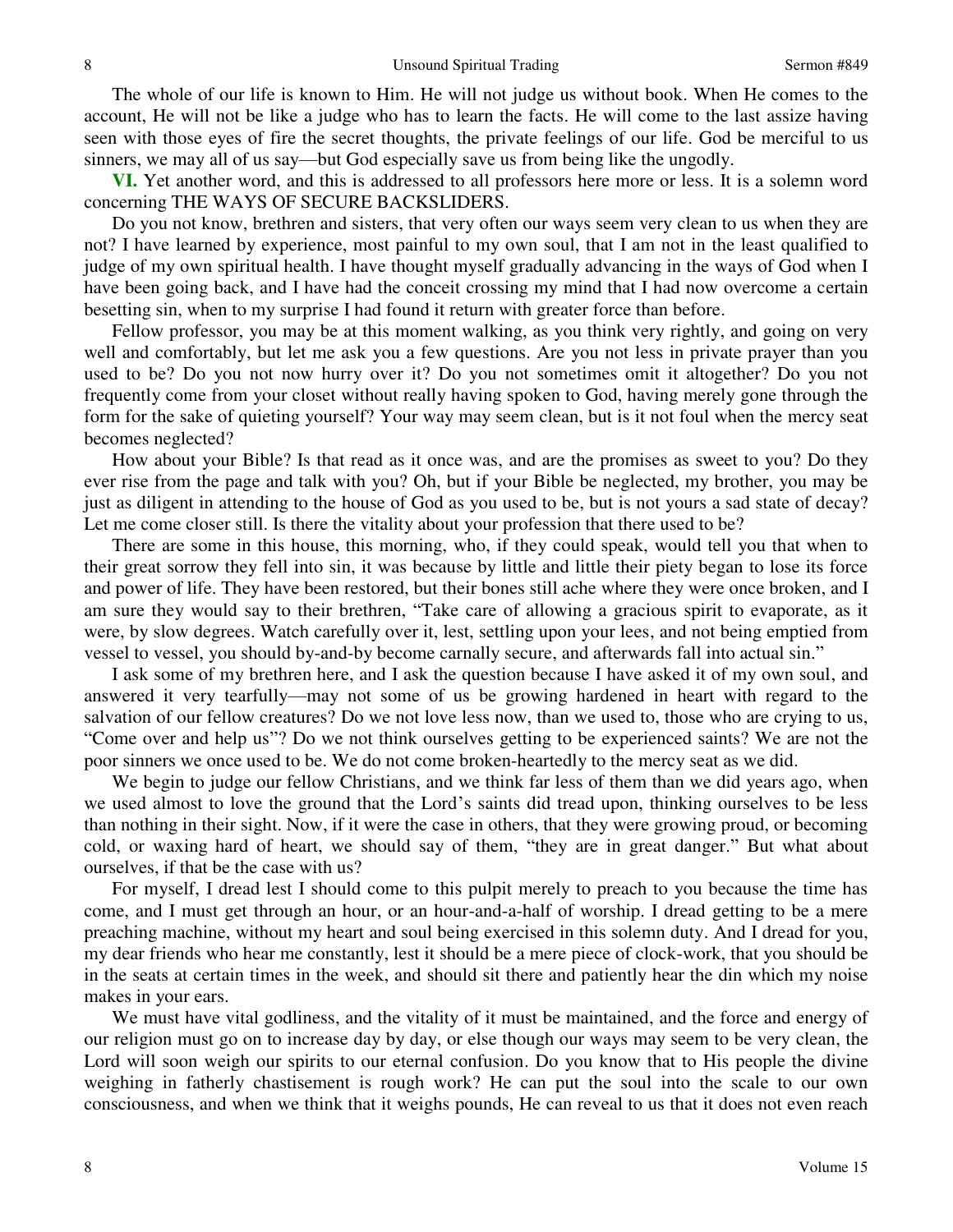to drachms! "There," says He, "see what you are!" And He begins to strip off the veil of self-conceit, and we see the loathsomeness and falsehood of our nature, and we are utterly dismayed.

 Or perhaps the Lord does worse than that. He suffers a temptation to come when we do not expect it, and then the evil rolls up within us, and we, who thought we were next door to the cherubs, find ourselves near akin to the demons, wondering, too, that such a wild beast should have slumbered in the den of our hearts, whereas we ought to have known it was always there, and to have walked humbly with God, and watched and guarded ourselves. Rest assured, beloved, great falls and terrible mischief never come to a Christian man at once—they are a work of slow degrees. And be assured, too, that you may glide down the smooth waters of the river, and never dream of the Niagara beyond, and yet you may be speeding towards it.

 An awful crash may yet come to the highest professor among us that shall make the world ring with blasphemy against God, and the church to resound with bitter lamentations because the mighty have fallen. God will keep His own, but how if I should turn out not to be His own! He will keep the feet of His saints, but what if I leave off watching, and my feet should not be kept, and I should turn out to be no saint of His, but a mere intruder into His family, and a pretender to have what I never had! O God, through Christ Jesus, deliver each of us from this.

**VII.** Had time not failed me, I meant to speak concerning the seventh and last character, namely, THE WAYS OF THE DECEIVED MAN.

 There are, no doubt, many in the world who will never find out that their ways, which they thought to be so clean, are all foul, till they enter upon another world. There are some men who are Christians in all but this, that they have not true faith in Jesus. There are others who apparently are saved, but they have never been really born-again. There are many who have everything but the one thing needful, and who think they have that, and persuade their fellows that they have it. How near a man may come to being a Christian and miss salvation is were difficult to tell. But certainly he may come so near that no man, nor the angels of God, shall be able to tell the difference between him and a saved soul—only God shall discern the difference when He comes to weigh the spirits.

 Let us hear the conclusion of the whole matter. It is this. Let us come, my brethren, all of us to the place of confession of sin and acknowledge that we have broken God's law, and deserve His just displeasure. Let us go, by the help of His Holy Spirit, who is the Spirit of supplication, and let us confess the depravity of our nature, and the error of our hearts. Let us pray that instead of thinking our ways clean, we may know them to be foul, may mourn over them, and may learn to see them as God sees them—as crooked ways and wrong ways in themselves, not to be boasted of, but to be remembered with shame and confusion of face. Blessed is he who is delivered from any rejoicing in himself. Happy is that man who can see no speck of soundness in his own flesh, but who feels that the leprosy of sin has covered him without and within from head to foot.

 And brethren, if we come to such deep humiliation of spirit, the next word is this—let us go together to the great salvation which God has provided in the person of Christ Jesus. Come, linking hand in hand, saint and sinner, now all sinners consciously—let us stand and see where sin has pierced the body of the blessed Substitute with yonder bleeding wounds. Let us read the lines of grief written upon that blessed face. Let us gaze into the depth of His soul filled with an ocean of anguish, lashed to a tempest of suffering. Let us believe that He suffered in our place, and so roll our sin and our sinfulness on Him.

 Jesus, accept a sinner, a poor sinner still. Though these twenty years I have known Your name, yet still a sinner I come to You, as the chief of sinners I. Ah, brethren and sisters, we are never safer, I am sure, never healthier, never in a better frame than when we are right flat down on the ground before the cross. When you feel yourself to be utterly unworthy, you have hit the truth. When you think you are doing something and are rich and flourishing, you are poor, and naked, and miserable. But when you are consciously weak and sinful, then you are rich. When you are weak, you are strong.

 But O God, save us from letting our ways seem clean in our own sight, but may we weigh our spirits by the help of Your Spirit, and condemn ourselves that we may not be condemned of the Lord.